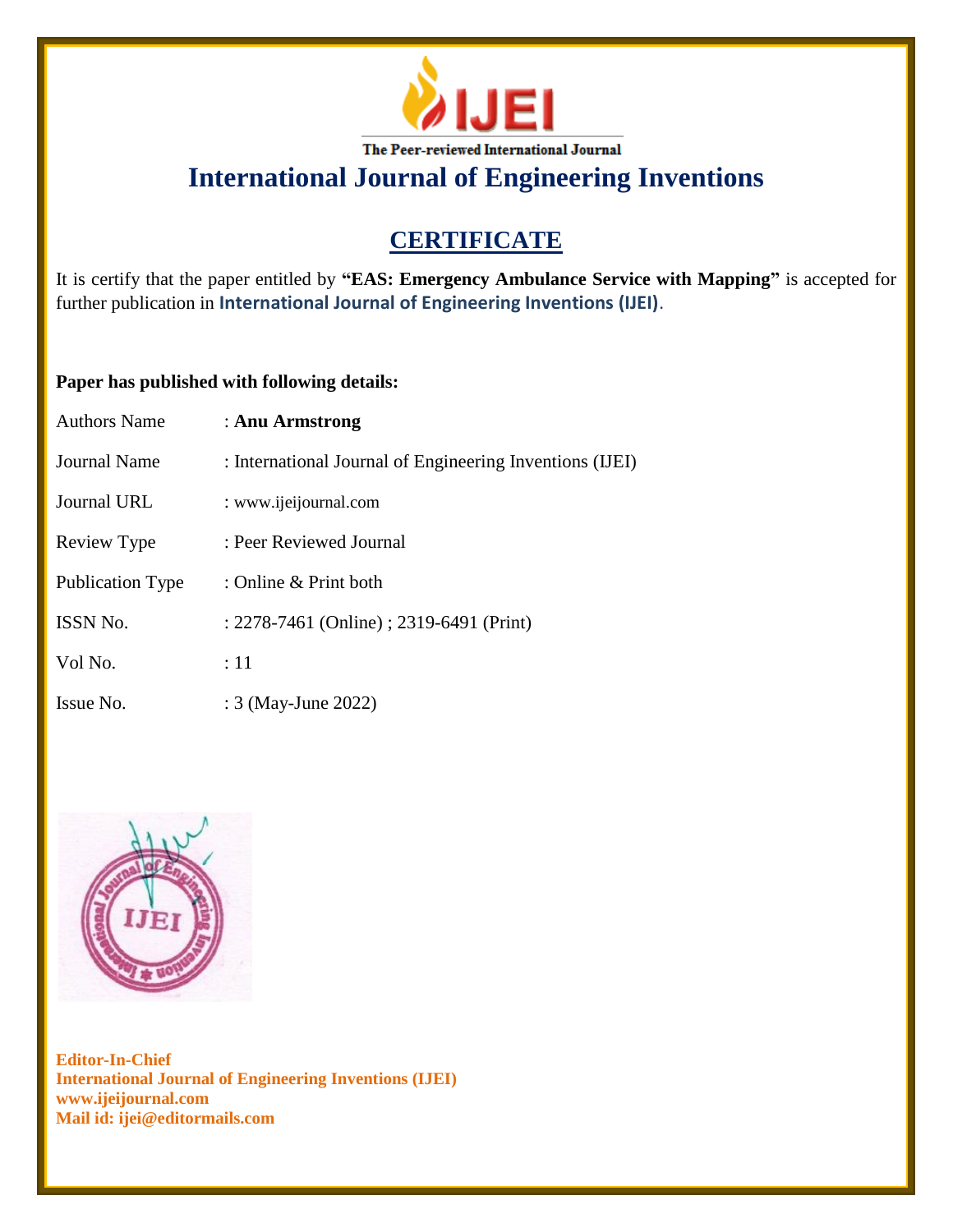

# **CERTIFICATE**

It is certify that the paper entitled by **"EAS: Emergency Ambulance Service with Mapping"** is accepted for further publication in **International Journal of Engineering Inventions (IJEI)**.

## **Paper has published with following details:**

| <b>Authors Name</b> | : Anwar Sahil C A                                        |
|---------------------|----------------------------------------------------------|
| <b>Journal Name</b> | : International Journal of Engineering Inventions (IJEI) |
| <b>Journal URL</b>  | : www.ijeijournal.com                                    |
| Review Type         | : Peer Reviewed Journal                                  |
| Publication Type    | : Online & Print both                                    |
| ISSN No.            | : 2278-7461 (Online) ; 2319-6491 (Print)                 |
| Vol No.             | :11                                                      |
| Issue No.           | : 3 (May-June 2022)                                      |

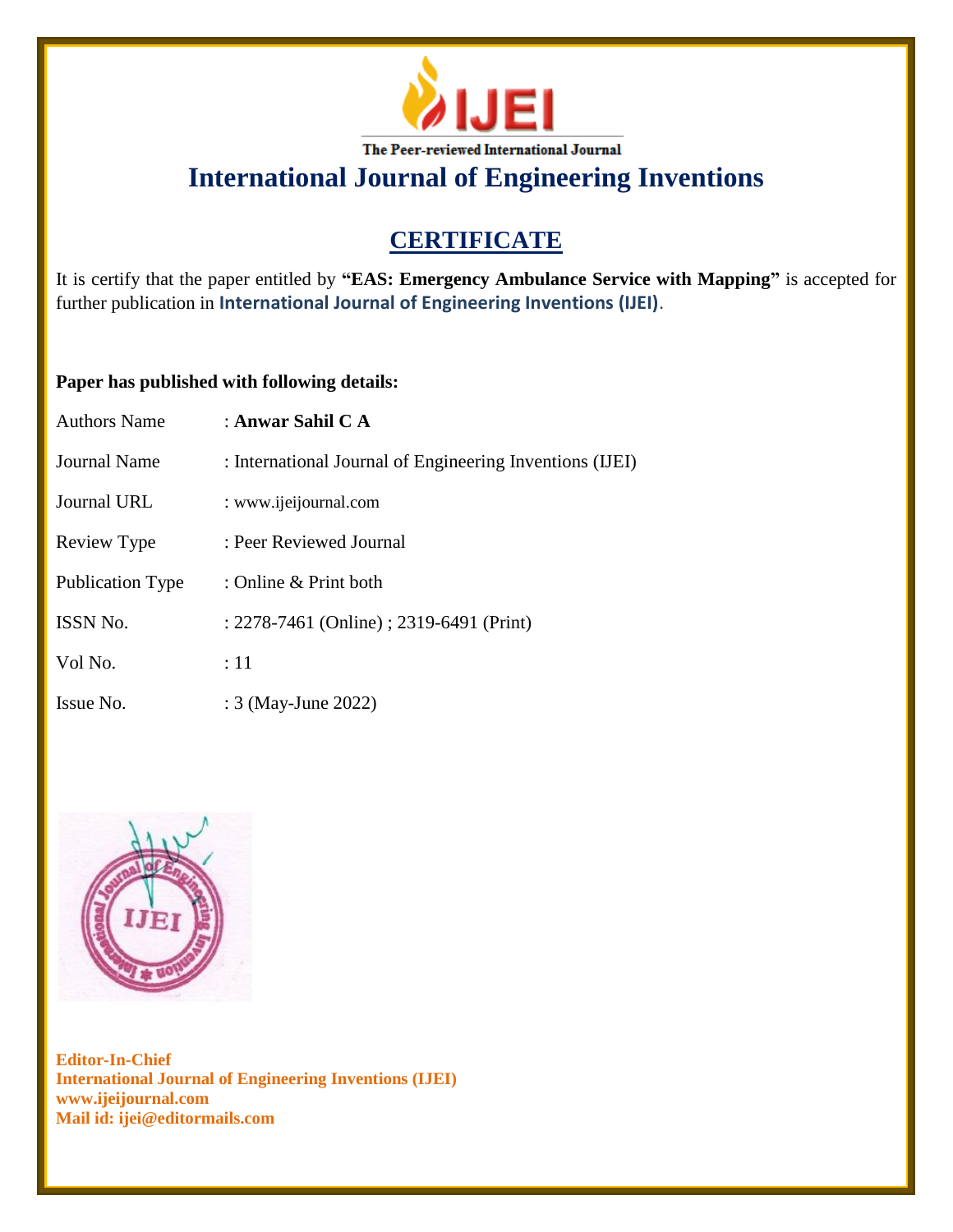

# **CERTIFICATE**

It is certify that the paper entitled by **"EAS: Emergency Ambulance Service with Mapping"** is accepted for further publication in **International Journal of Engineering Inventions (IJEI)**.

## **Paper has published with following details:**

| <b>Authors Name</b> | : Finla N A                                              |
|---------------------|----------------------------------------------------------|
| Journal Name        | : International Journal of Engineering Inventions (IJEI) |
| Journal URL         | : www.ijeijournal.com                                    |
| Review Type         | : Peer Reviewed Journal                                  |
| Publication Type    | : Online $&$ Print both                                  |
| <b>ISSN No.</b>     | : 2278-7461 (Online) ; 2319-6491 (Print)                 |
| Vol No.             | $\div 11$                                                |
| Issue No.           | : 3 (May-June 2022)                                      |

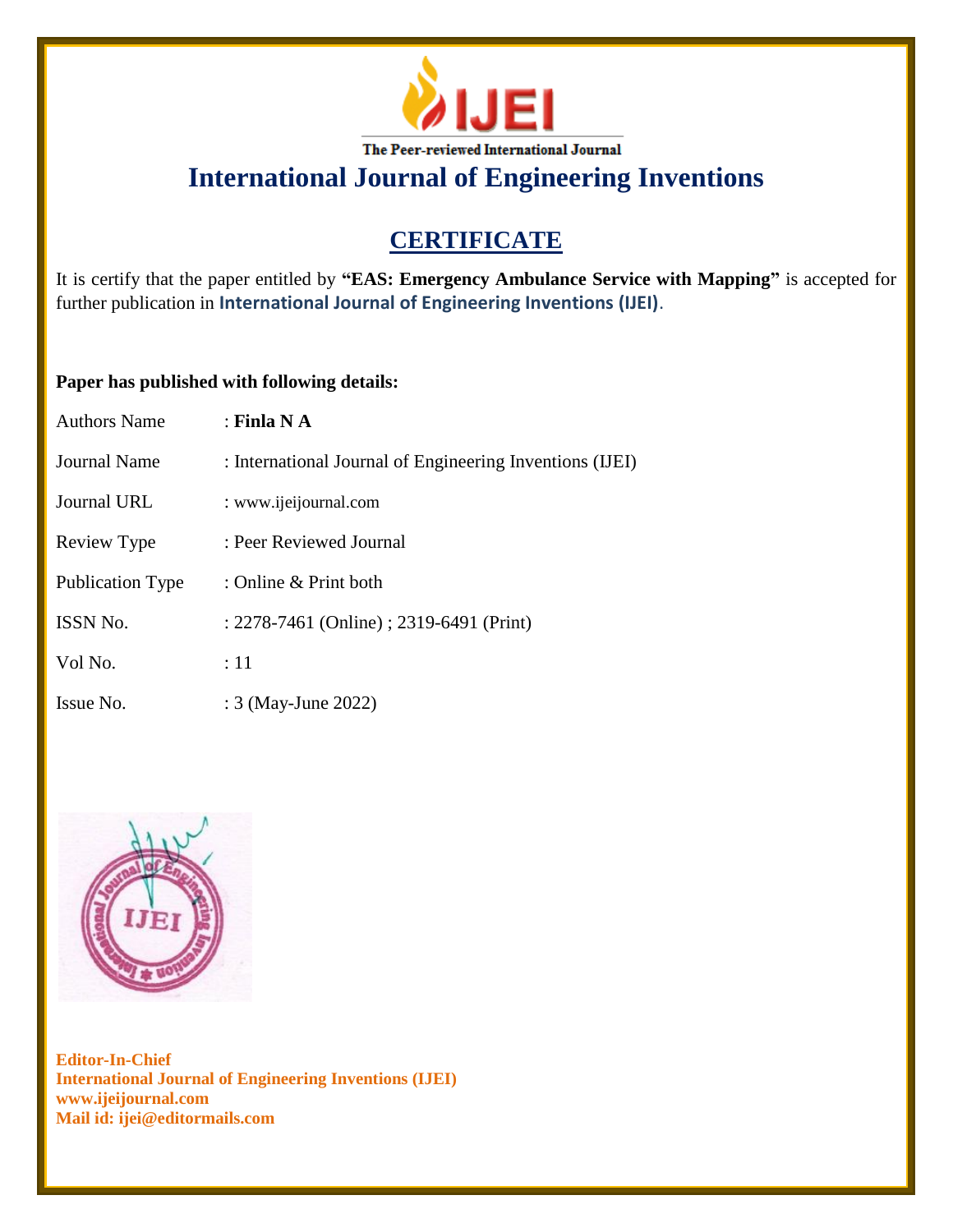

# **CERTIFICATE**

It is certify that the paper entitled by **"EAS: Emergency Ambulance Service with Mapping"** is accepted for further publication in **International Journal of Engineering Inventions (IJEI)**.

## **Paper has published with following details:**

| <b>Authors Name</b>     | : Godwin Simon                                           |
|-------------------------|----------------------------------------------------------|
| Journal Name            | : International Journal of Engineering Inventions (IJEI) |
| Journal URL             | : www.ijeijournal.com                                    |
| Review Type             | : Peer Reviewed Journal                                  |
| <b>Publication Type</b> | : Online & Print both                                    |
| <b>ISSN No.</b>         | : 2278-7461 (Online) ; 2319-6491 (Print)                 |
| Vol No.                 | :11                                                      |
| Issue No.               | : 3 (May-June 2022)                                      |